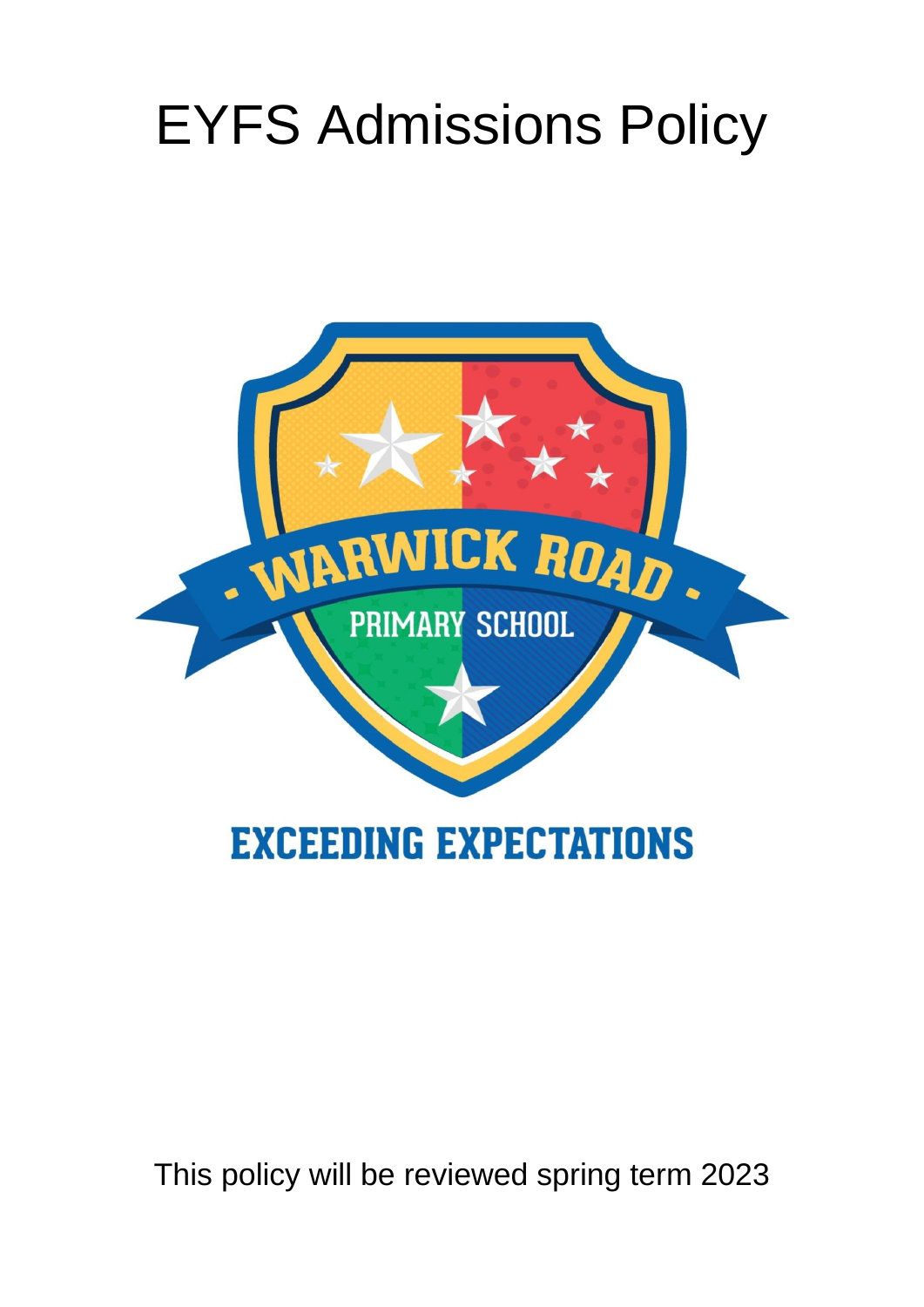**Contents** 

Principles of Our Policy

Nursery Admissions

Reception Admissions

Written by: Mrs C Taylor Date: Summer Term 2016

Agreed by Governors: 11<sup>th</sup> July 2016 To be updated in line with Kirklees Policy as required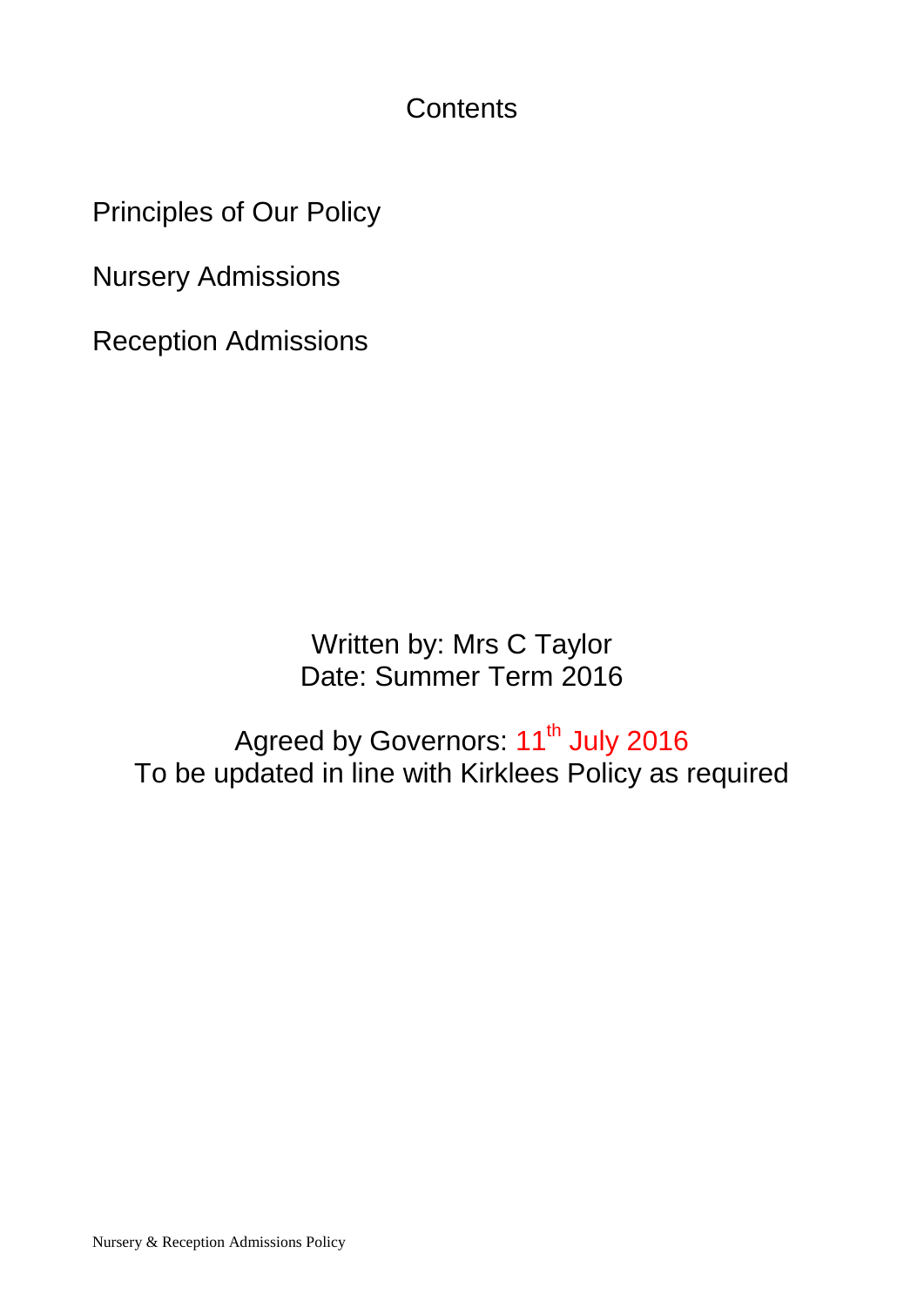## Principles of Our Policy

This policy has been written in accordance with Kirklees admissions guidance.

- $\triangleright$  Clear admissions procedures which reflect Kirklees admissions quidance
- $\triangleright$  Fair and unbiased admissions procedures

At Warwick Road Primary School all children are welcome. We would like to be able to accept all those who apply for admission to our EYFS department; however, due to the popularity of our school we can't always do this. Therefore, we have set out in this policy the criteria used to determine the offering of places to ensure a fair and unbiased admissions procedure.

Responsibility for making decisions regarding admissions to the schools nursery class lies with the EYFS Leader of the school. The Headteacher ensures that the requirements of this policy are followed.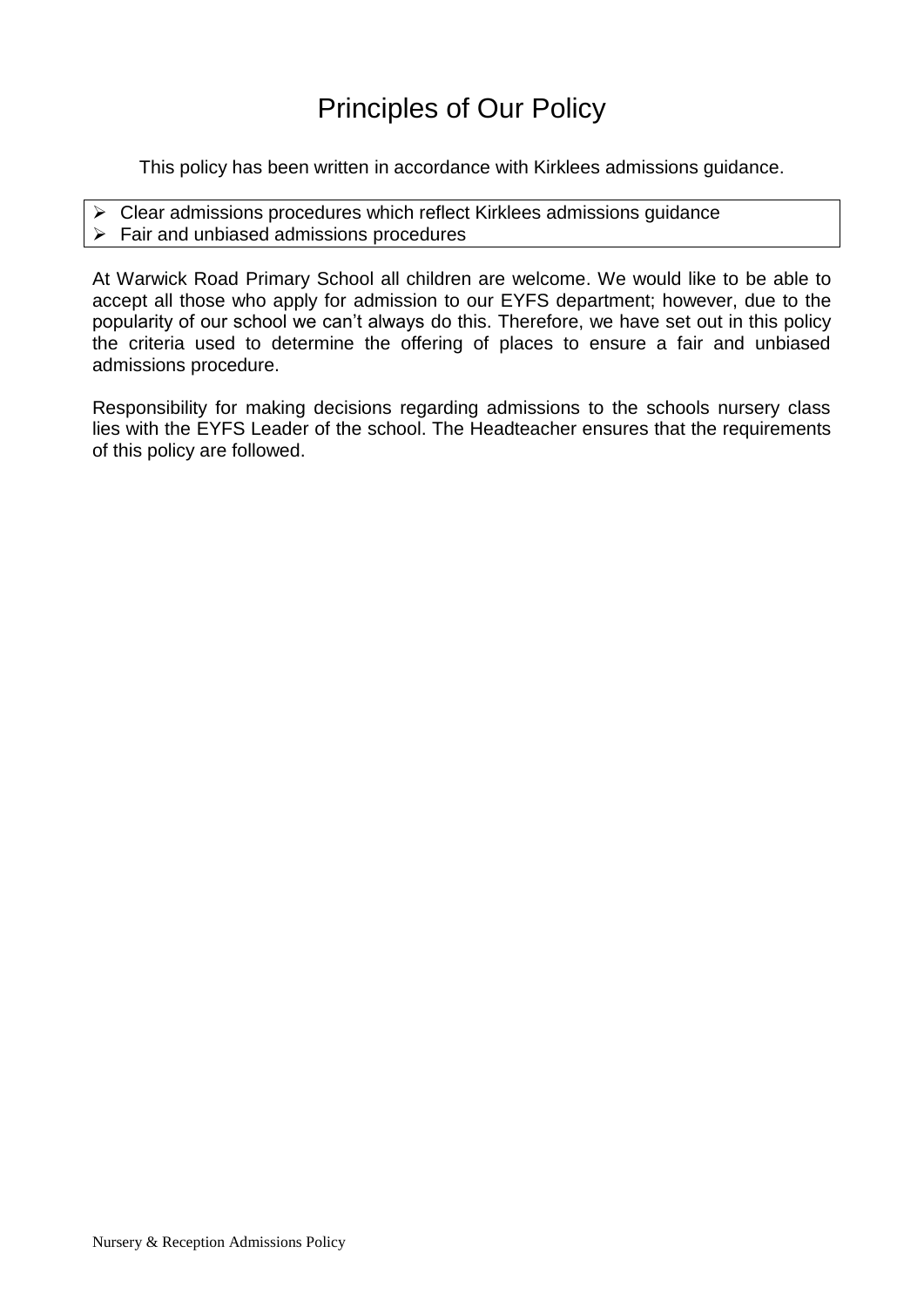## Nursery Admissions

The nursery class at Warwick Road Primary School is able to provide free early years provision for children from the term following their third birthday, if there is an available place. Parents should apply for a school nursery place by:

- 30 April for a September start
- 30 September for a January start
- $\bullet$  31<sup>st</sup> January for an April start

Application forms are available from the school. Parents must provide the following evidence when submitting an application form:

- $\bullet$  Birth certificate (short copy) a photocopy of which will be requested
- Proof of address i.e. utility bill, bank statement.

The EYFS Leader will keep a list of children's names and the names and addresses of the parents who have requested a place in the nursery class. This will be called the nursery admissions list. The length of time a child's name has been on the admissions list will not be taken in to consideration.

The EYFS Leader will inform parents by letter whether it has been possible to allocate their child a place. Places will be offered by the half-term prior to the term of admission. Admission dates:

| Date of birth              | Date of admission                  |
|----------------------------|------------------------------------|
| 1 April to 31 August       | Autumn Term (September)            |
| 1 September to 31 December | <sup>I</sup> Spring Term (January) |
| 1 January to 31 March      | Summer Term (after Easter)         |

Admissions will be staggered so that staff can make sure the children are settled into the new environment. Staggering is organised in birth date order.

All children will be considered equally for a nursery place, regardless of whether they may eventually apply for a place in YR at our school. Conversely it needs to be clearly understood that a child attending our nursery is not given priority into our YR classes.

The Published Admission Number (PAN) is the maximum number of children school can admit to our nursery. Normally, children will not be refused until that number is reached. Our current PAN for nursery is 52.

Admission to our nursery class is based on the expression of parental preference. If there are more applications than places available the EYFS Leader will consider all applications for admissions using the following criteria:

- **1. Children in public care (looked after children) and children previously looked after**
- **2. Children who live in the school's Priority Admissions Area (PAA) in birth date order, oldest first**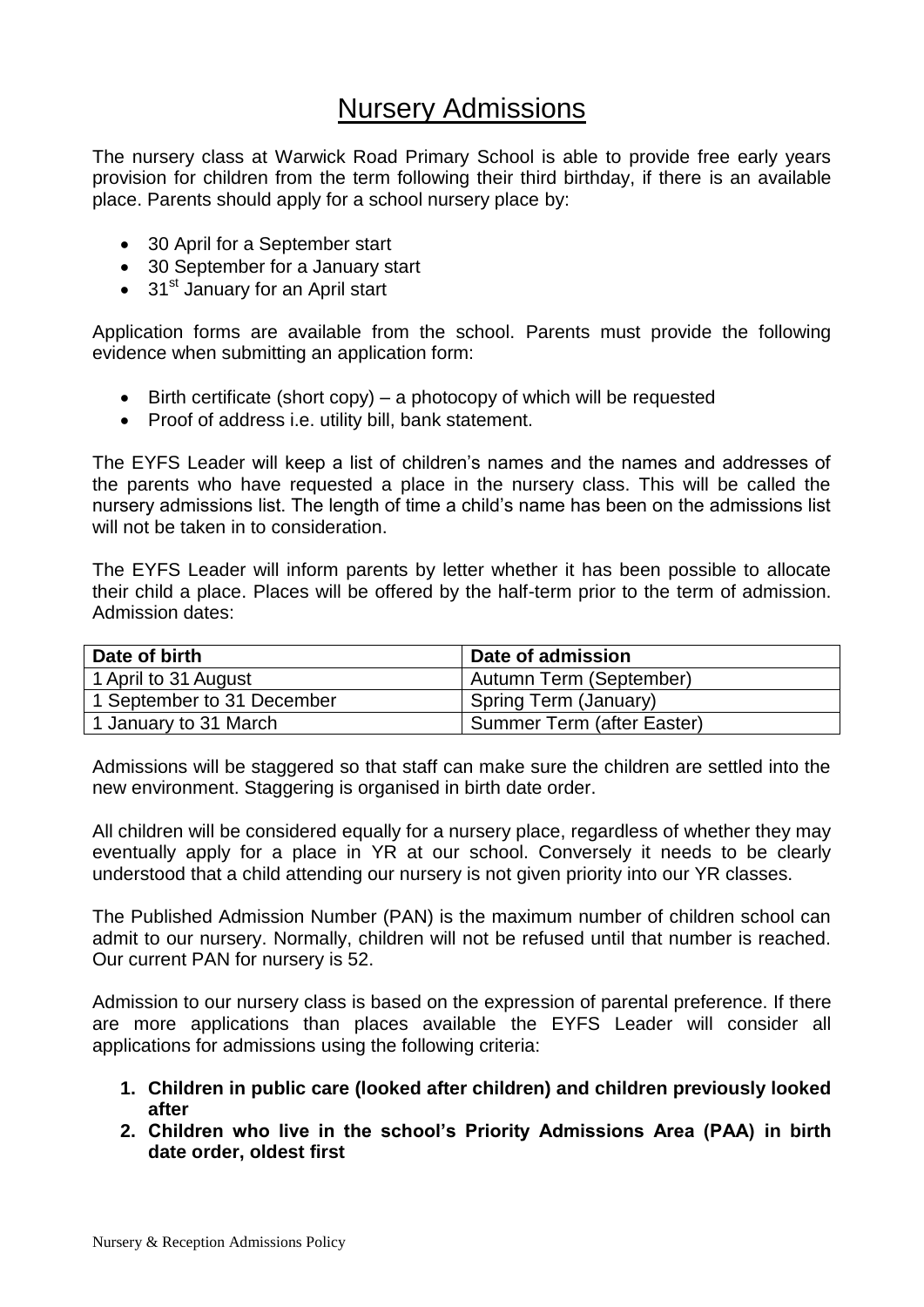- **3. Children who live outside the school's PAA but who have an older sibling attending from the same address at the date of admission** (the younger sibling rule) **in birth date order, oldest first**
- **4. Children who live outside the school's PAA in birth date order, oldest first**
	- Schools will admit children with statements of special educational or education health and care plans where the statement/plan names the school.
	- Postcodes will be checked with the current information available to parents on the Kirklees website.

Once places have been allocated, and where it is not possible to offer some children a place in the nursery class because it is full, children's names will be added to a waiting list. Any places that then become available will be offered from the waiting list in accordance with the school's criteria for admissions (see above). Places will be offered on a termly basis. Only in exceptional circumstances will children be able to start at nursery mid-term.

Parents may choose not to accept the offer of a place for their child but they must indicate whether they wish their child's name to remain on the waiting list for admission. They will then be considered for a nursery place along with any other eligible children during the next admission round. This may mean that a place is no longer available.

Transfers from one provider/nursery to another can only happen at the start of term unless there are exceptional circumstances which must first be approved by the local authority Free Early Years Provision Working Group. A transfer is dependent on a place being available.

As nursery provision is non-statutory the school's decision will be final and there is no formal right of appeal. However, the EYFS Leader will be happy to discuss any concerns parents may have about the allocation of places.